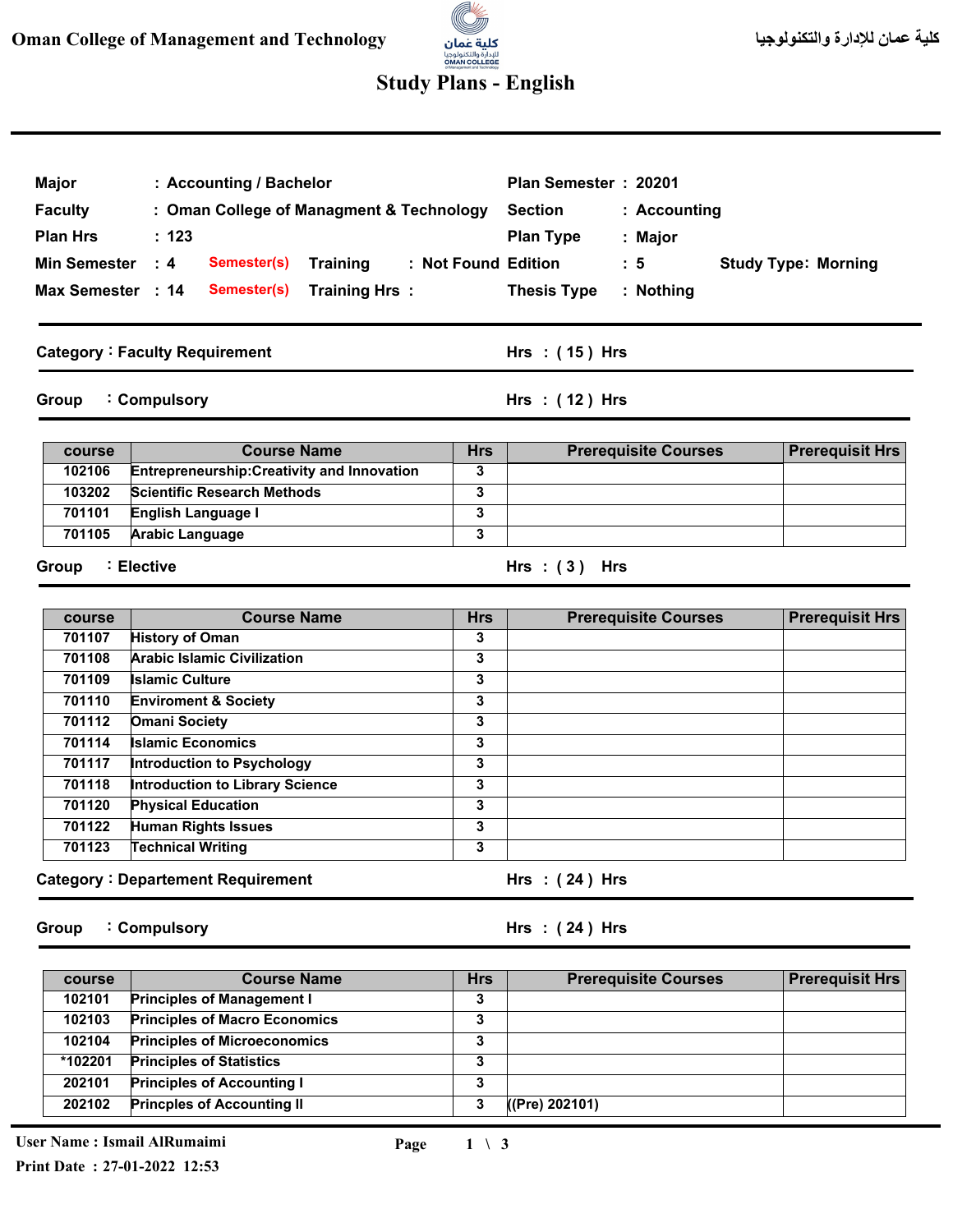

## **Study Plans - English**

|                            | <b>Category Departement Requirement</b>             |              | Hrs $:(24)$ Hrs             |                        |
|----------------------------|-----------------------------------------------------|--------------|-----------------------------|------------------------|
| <b>Compulsory</b><br>Group |                                                     |              | Hrs: $(24)$ Hrs             |                        |
| course                     | <b>Course Name</b>                                  | <b>Hrs</b>   | <b>Prerequisite Courses</b> | <b>Prerequisit Hrs</b> |
| 302201                     | <b>Principles of Finance I</b>                      | 3            |                             |                        |
| 403201                     | <b>Principles of Marketing I</b>                    | 3            |                             |                        |
|                            | <b>Category: Supporting Requirement</b>             |              | Hrs: (78) Hrs               |                        |
| Group                      | : Compulsory                                        |              | Hrs: (72) Hrs               |                        |
| course                     | <b>Course Name</b>                                  | <b>Hrs</b>   | <b>Prerequisite Courses</b> | <b>Prerequisit Hrs</b> |
| 103201                     | <b>Commercial Law</b>                               | 3            |                             |                        |
| 103205                     | <b>Commercial Statistics</b>                        | 3            | (Pre) *102201)              |                        |
| 103308                     | <b>Feasibility Study</b>                            | 3            | ((Pre) 102101)              |                        |
| 203201                     | <b>Intermediate Accounting I</b>                    | 3            | (Pre) 202102)               |                        |
| *203202                    | <b>Company Accounting</b>                           | 3            | ((Pre) 202102)              |                        |
| 203203                     | <b>Accounting For Governmental and Non-Profit O</b> | 3            | (Pre) 202101)               |                        |
| 203205                     | <b>Accounting for Financial Institutions</b>        | 3            | (Pre) 202101)               |                        |
| 203206                     | <b>Cost Accounting I</b>                            | 3            | (Pre) 202102)               |                        |
| 203207                     | <b>Financial Statement Analysis</b>                 | 3            | ((Pre) 202102)              |                        |
| 203208                     | <b>Taxation Accounting</b>                          | 3            | (Pre) 202102)               |                        |
| 203210                     | <b>Computer Application in Accounting</b>           | 3            | (Pre) 202101)               |                        |
| 203301                     | <b>Specialized Financial Accounting</b>             | 3            | (Pre) 202102)               |                        |
| 203302                     | <b>Auditing I</b>                                   | 3            | ((Pre) 202102)              |                        |
| 203303                     | <b>Intermediate Accounting II</b>                   | 3            | (Pre) 203201)               |                        |
| 203304                     | <b>Advanced Accounting</b>                          | 3            | (Pre) 202102)               |                        |
| 203305                     | <b>Cost Accounting II</b>                           | 3            | (Pre) 203206)               |                        |
| 203401                     | <b>Managerial Accounting</b>                        | 3            | ((Pre) 202102)              |                        |
| 203402                     | <b>Auditing II</b>                                  | 3            | ((Pre) 203302)              |                        |
| 203403                     | <b>Accounting Information System</b>                | 3            | (Pre) 202102)               |                        |
| 203404                     | <b>Accounting Theory</b>                            | 3            | ((Pre) 202102)              |                        |
| 203405                     | <b>Graduation Project</b>                           | 3            |                             |                        |
| 203406                     | <b>International Accounting</b>                     | 3            | ((Pre) 202102)              |                        |
| 203408                     | Oil & Mineral Accounting                            | 3            | (Pre) 202102)               |                        |
| 303306                     | <b>Financial Management</b>                         | $\mathbf{3}$ | $($ (Pre) 302201)           |                        |

**Group Elective :**

**( 6 ) Hrs : Hrs**

| course | <b>Course Name</b>             | Hrs | <b>Prerequisite Courses</b> | <b>Prerequisit Hrs</b> |
|--------|--------------------------------|-----|-----------------------------|------------------------|
| 103209 | Human Resources Management     |     | (Pre) 102101)               |                        |
| 103210 | <b>Quantitative Analysis I</b> |     | ((Pre) 103205)              |                        |